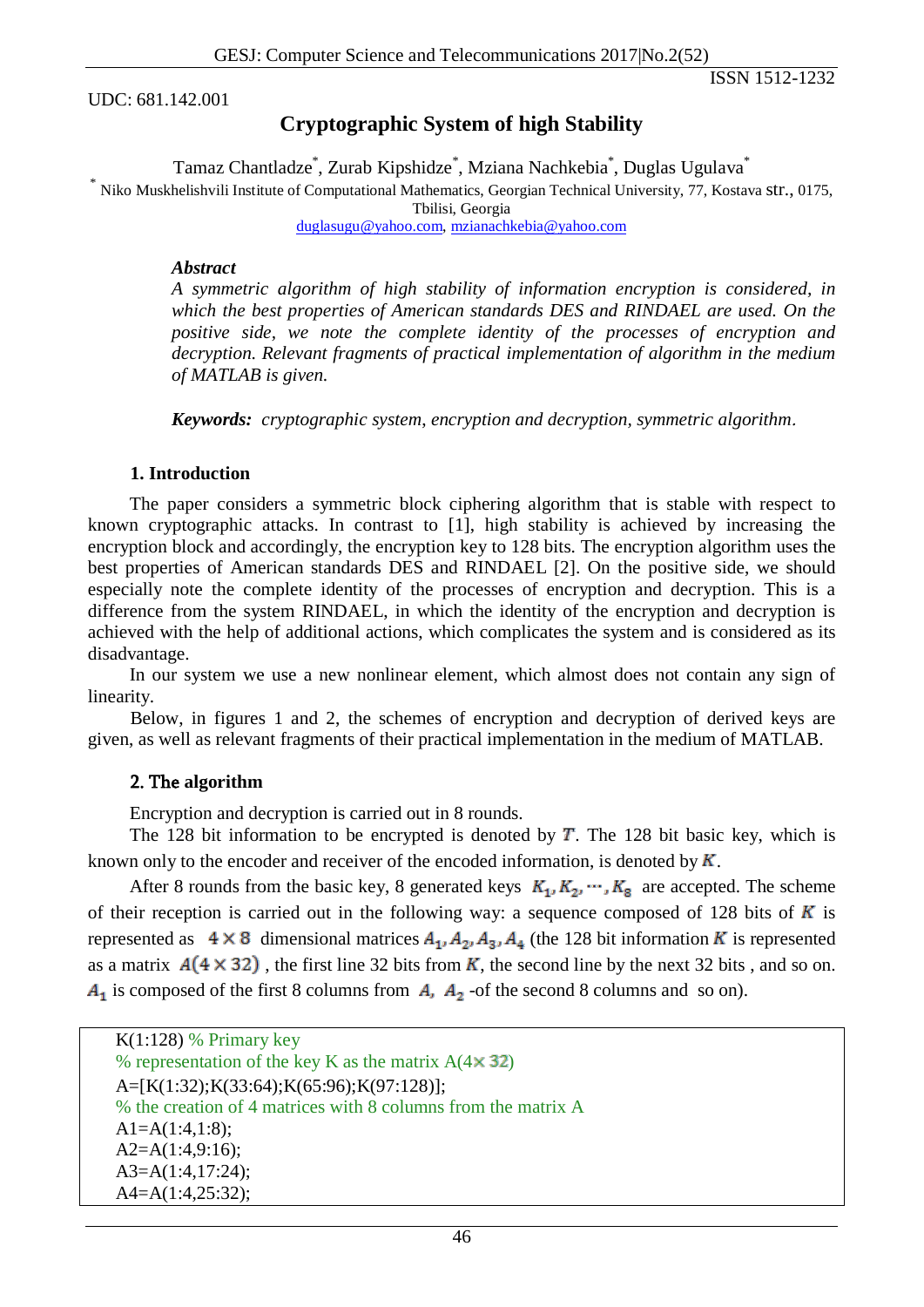## ISSN 1512-1232



Fig.1

The resulting matrix blocks in each round are shifted to the left by one column. In the obtained matrices  $A_1^1, A_2^1, A_3^1, A_4^1$  the I, III, V, VII columns are deleted.

function  $[B,C]=vert(A)$ % replacement of column and deletion of 4 column,B-replaced,C-removed  $B=A$ ;  $B(:,9)=B(:,1); B(:,1)=[];$  $C=B;$ m=[1,3,5,7];  $C(:,m)=[];$ end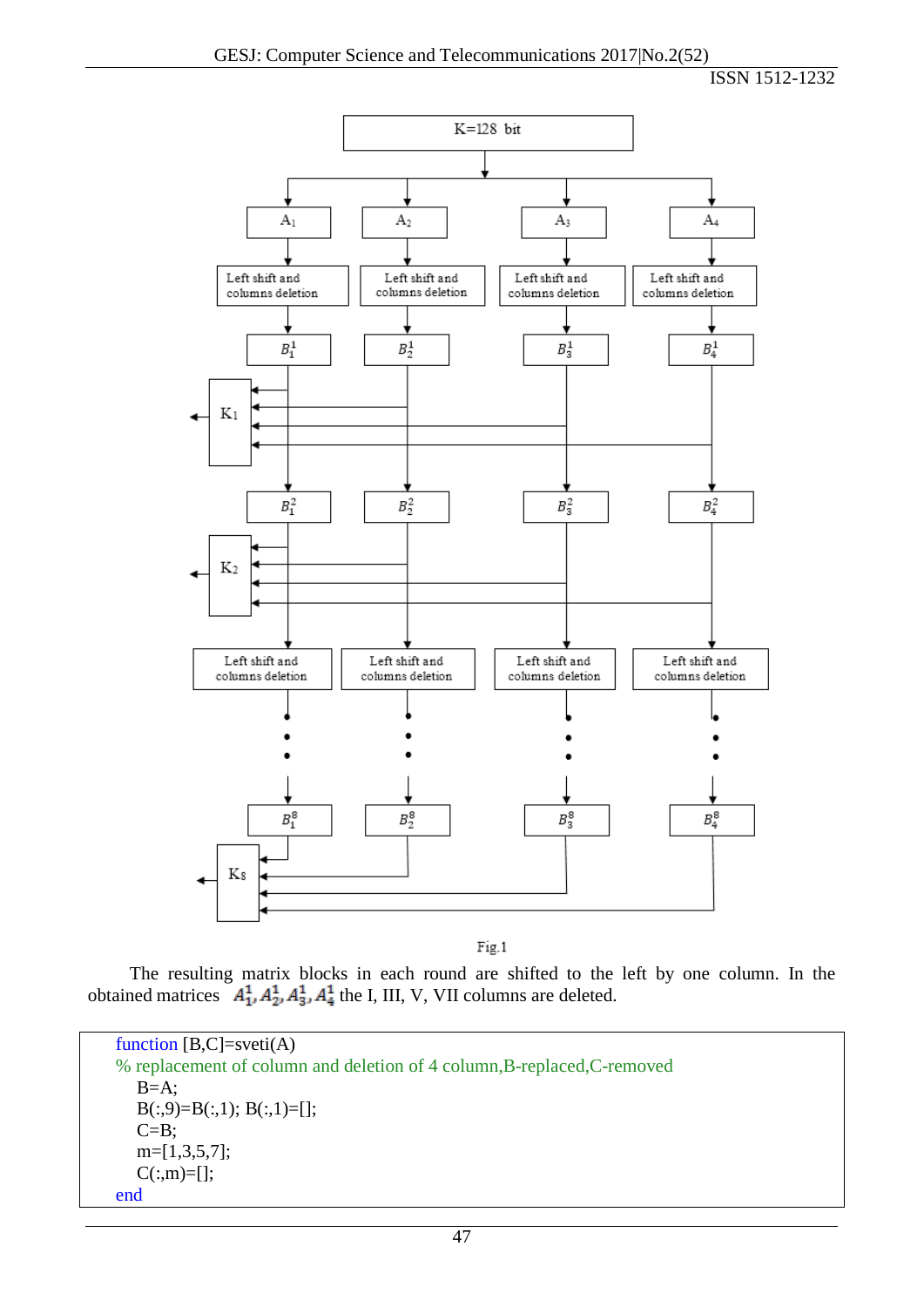ISSN 1512-1232

After joining the obtained matrices  $B_1^1, B_2^1, B_3^1, B_4^1$  (by attaching to each other) we obtain a matrix of dimension  $4 \times 16$ , which is the first generated key  $K_1$ . To obtain the key  $K_2$ , we shift to the left the obtained in the first round matrices  $A_1^1, A_2^1, A_3^1, A_4^1$ . In the obtained matrices  $A_1^2, A_2^2, A_3^2, A_4^2$  the column I, III, V, VII are again removed. After joining the obtained matrices  $B_1^2, B_2^2, B_3^2, B_4^2$  (by attaching to each other) we obtain a matrix of dimension  $4 \times 16$ , which is the second generated key  $K_2$ . Similarly, the remaining keys  $K_3, \dots, K_8$  are obtained.

| % creating generated keys                       |
|-------------------------------------------------|
| for $i=1:8$                                     |
| $[B1, C1] = sveti(A1);$                         |
| $[B2,C2] = sveti(A2);$                          |
| $[B3,C3] = sveti(A3);$                          |
| $[B4, C4] = sveti(A4);$                         |
| A1=B1; A2=B2; A3=B3; A4=B4;                     |
| if $i == 1$                                     |
| K1= $[C1 C2 C3 C4]$ % the first generated key   |
| elseif $i == 2$                                 |
| $\%$                                            |
| elseif $i = = 8$                                |
| $K8 = [C1 C2 C3 C4]$ % the eighth generated key |
| end                                             |
| end                                             |
|                                                 |

To encrypt the data, we perform the operation  $S = T \oplus K$ , where  $\oplus$  denotes addition modulo 2. The obtained 128 bit sequence is written in the form of  $(4 \times 32)$  matrix, which is further divided into two (4  $\times$  16) matrices  $L_0$  and  $R_0$  (the first matrix  $L_0$  is represented by the first 8 columns, and the second one by the last 8 columns). The algorithm represents 8 rounds, which are carried out according to the following scheme

$$
L_i = R_{i-1}, \quad R_{i-1} = L_{i-1} * f(R_{i-1}, K_i), \quad i = 1, 2, \cdots, 8,
$$

where  $K_i$  is the generated key received in the  $i$  – th round.

The function  $f(R_{i-1}, K_i)$  represents below a certain composition  $f_1 * f_2$  of  $f_1(R_{i-1}, K_i)$  and some fourth-order binary martix  $f_2$ . Here  $f_1(R_{i-1}, K_i) = a_i x_{i-1} \oplus b_i y_{i-1}$ , where  $a_i$  (respectively  $b_i$ ), is the matrix composed of the first (respectively, the last 8) columns of the generated key  $K_i$ .  $x_{i-1}$  (respectively,  $y_{i-1}$ ) is the matrix composed of the first (respectively, the last 8) column of the matrix  $R_{i-1}$ . The product  $a_i x_{i-1}$  is obtained as follows: the first rows of matrices  $a_i$  and  $x_{i-1}$  are multiplied as ordinary double numbers. A double number is obtained, the number of bits of which does not exceed 16. We regard it as a 16-digit binary number, the initial bits of which, if necessary, are padded with zeros. The resulting number is considered as the first row of a matrix of dimension 4  $\times$  16. Similarly, the second rows of matrices  $a_i$  and  $x_{i-1}$  are multiplied as ordinary double numbers. The resulting number is considered as the second row of the matrix  $4 \times 16$  and so on. Similarly it turns out the product  $b_i y_{i-1}$ . Adding the matrices  $a_i x_{i-1}$  and  $b_i y_{i-1}$  modulo 2, we obtain the matrix of dimension  $4 \times 16$   $f_1(R_{i-1}, K_i) = a_i x_{i-1} \oplus b_i y_{i-1}$ . As  $f_2$  we use some binary four-dimensional matrix.  $f_1 * f_2$  is the double product of 4  $\times$  4 matrices  $f_2$  and 4  $\times$  16 matrices  $f_1$ that has dimension  $4 \times 16$ .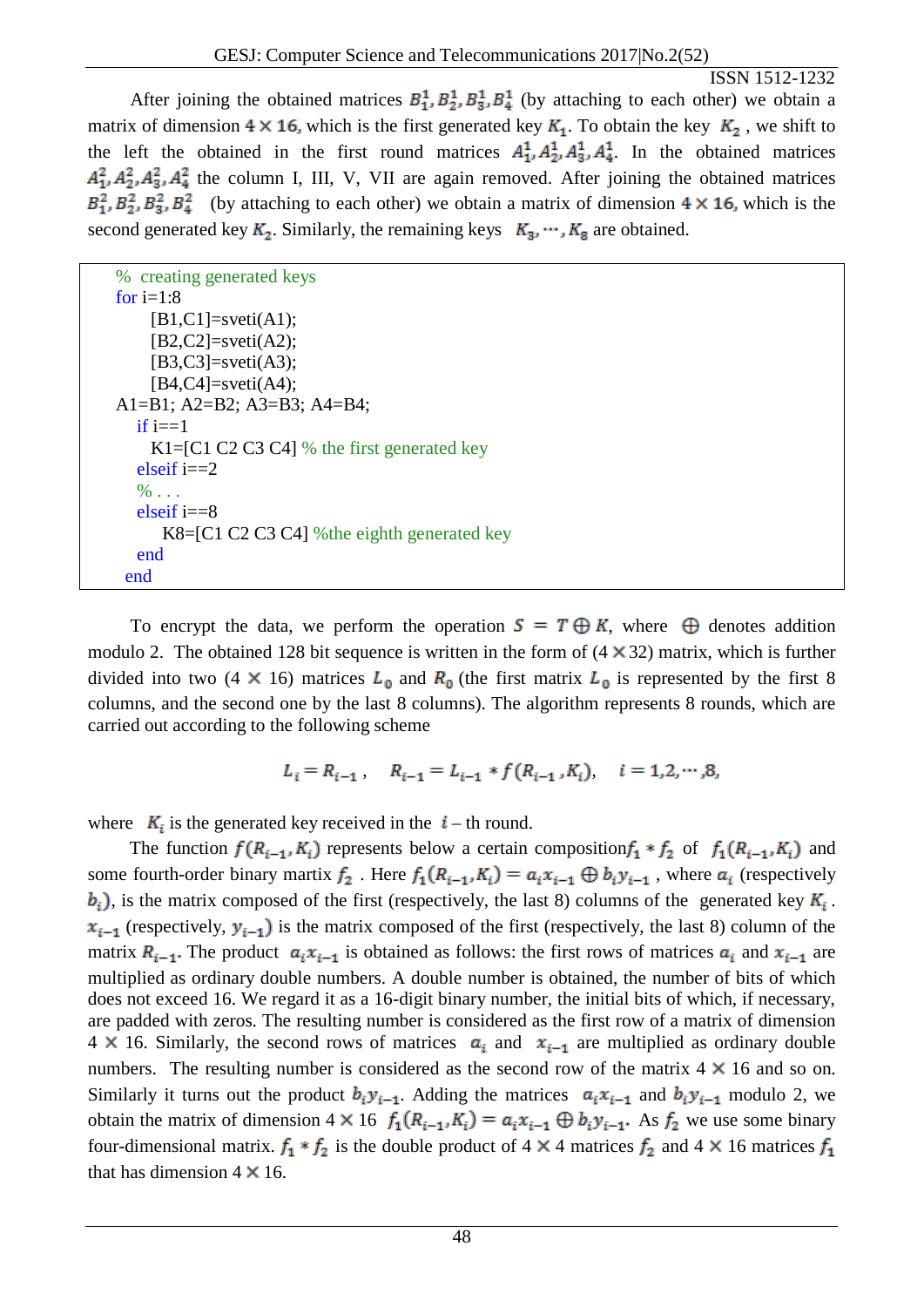ISSN 1512-1232 function  $res = bin\_mult(a,b,n,varargin)$ % usage  $res = bin\_mult(a,b[,n])$ % Function multiplies two binary numbers % a and b written as char arrays. % Result is a binary number as char array. % n is the number of digits in output binary number if nargin<2 error('At least two parameters must be passed to bin\_mult'); elseif nargin<3  $n = 32;$  end q=quantizer([n 0]);  $a1 = bin2num(q,a);$  $b1 = bin2num(q,b);$  $y = a1 * b1;$  $res = num2bin(q,y);$ end



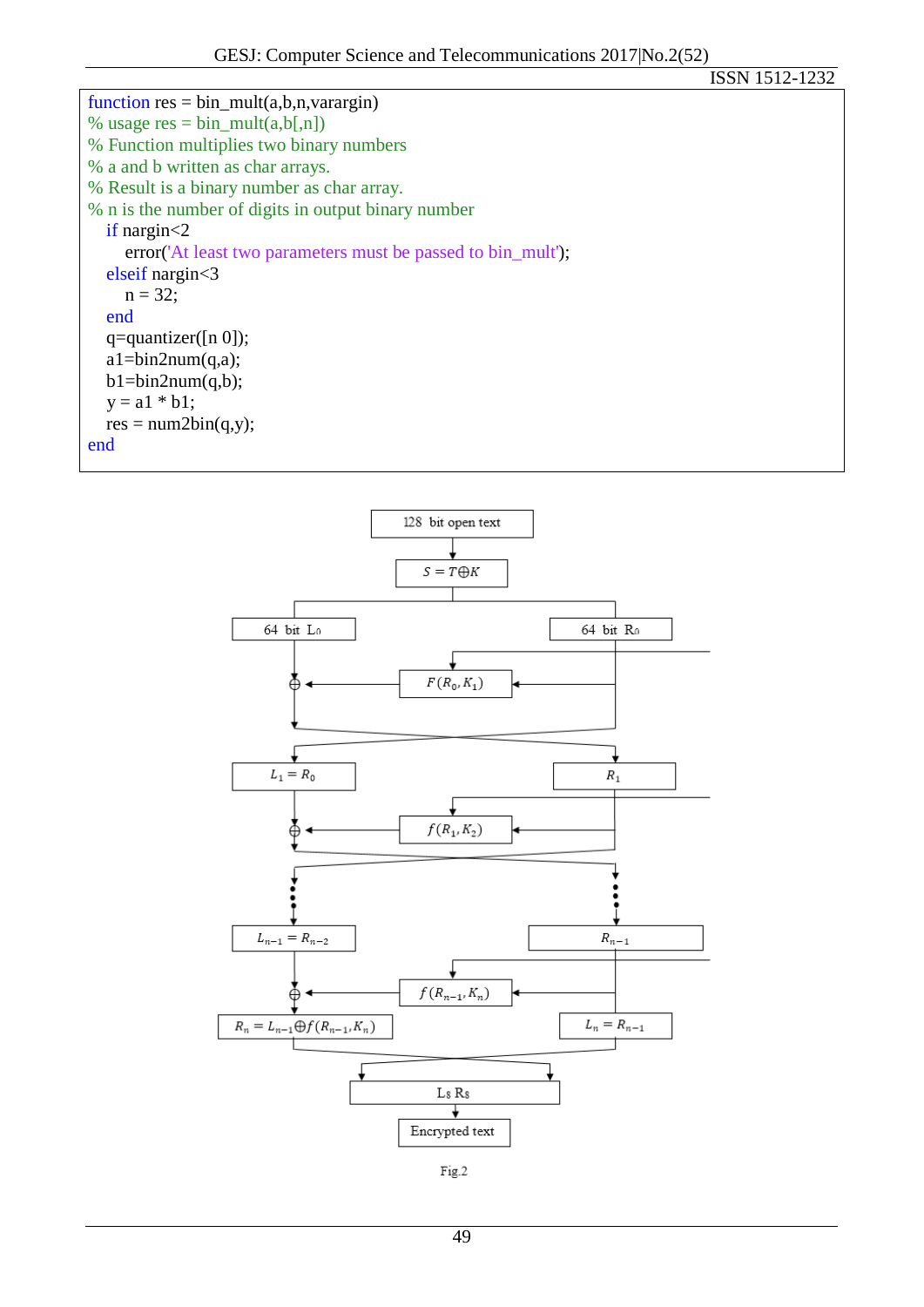```
function R=f(L,K)% for i-th round is computed f = f_1 * f_2,
% where f_1(R_{i-1}, K_i) = a_i x_{i-1} \oplus b_i y_{i-1}, R_{i-1} = L_{i-1} * f(R_{i-1}, K_i),
% K_{\tilde{i}} –generated key
  f2=['0101';'1101';'1011';'1110'];
  for i = 1:4a=K(j,1:8); b=K(j,9:16);x=L(j,1:8); y=L(j,9:16); aa=[num2str(a(1)),...,num2str(a(8))]; bb=[num2str(b(1)),...,num2str(b(8))]; 
      xx=[num2str(x(1)),...,num2str(x(8))];yy=[num2str(y(1)),...,num2str(y(8))]; ax=bin_mult(aa,xx,16);
      by = bin\_mult(bb, yy, 16);ff = mod(ax+by,2);f1=(j,1:16)=ff; end
       ff=f2*f1;R=mod(L+fft,2);end
```
Obtained in the 8-th last round matrices  $L_{\rm g}$  and  $R_{\rm g}$ , by means of their adjunction, are combined in the form of the 4  $\times$  32 dimensional matrix  $L_{\rm g}R_{\rm g}$ . Farther, the resulting matrix, by adjunction their rows in order, will give 128 bit single-line encrypted information, that is, the cryptogram  $\mathbf{E}$ , which is fed to the output of the system.

```
% encription
% 128 bit encrypted text T 
% T + K - addition by modulo 2
  S1 = mod(T+K,2);% representation of 128 bit S1 text in the form of the matrix (4x32) 
  S=[S1(1:32); S1(33:64); S1(65:96); S1(97:128)];
     L0=S(:,1:16), R0=S(:,17:32); L1=R0
     R1=f(L0,K1), L2=R1;R2=f(L1,K2), L3=R2;R3=f(L2,K3), L4=R3;
     R4=f(L3,K4), L5=R4;
     R5=f(L4,K5), L6=R5;
     R6=f(L5,K6), L7=R6;
     R7=f(L6,K7), L8=R7;
     R8=f(L7,K8)LR=[L8 R8]
  L8R8=[LR(1,1:32) LR(2,1:32) LR(3,1:32) LR(4,1:32)]
```
The decryption scheme differs from the encryption scheme in that the generated keys are used in the reverse order, that is, in the first cycle -  $K_{\rm g}$ , in the second -  $K_{\rm g}$ , at the end -  $K_{\rm 1}$  is used.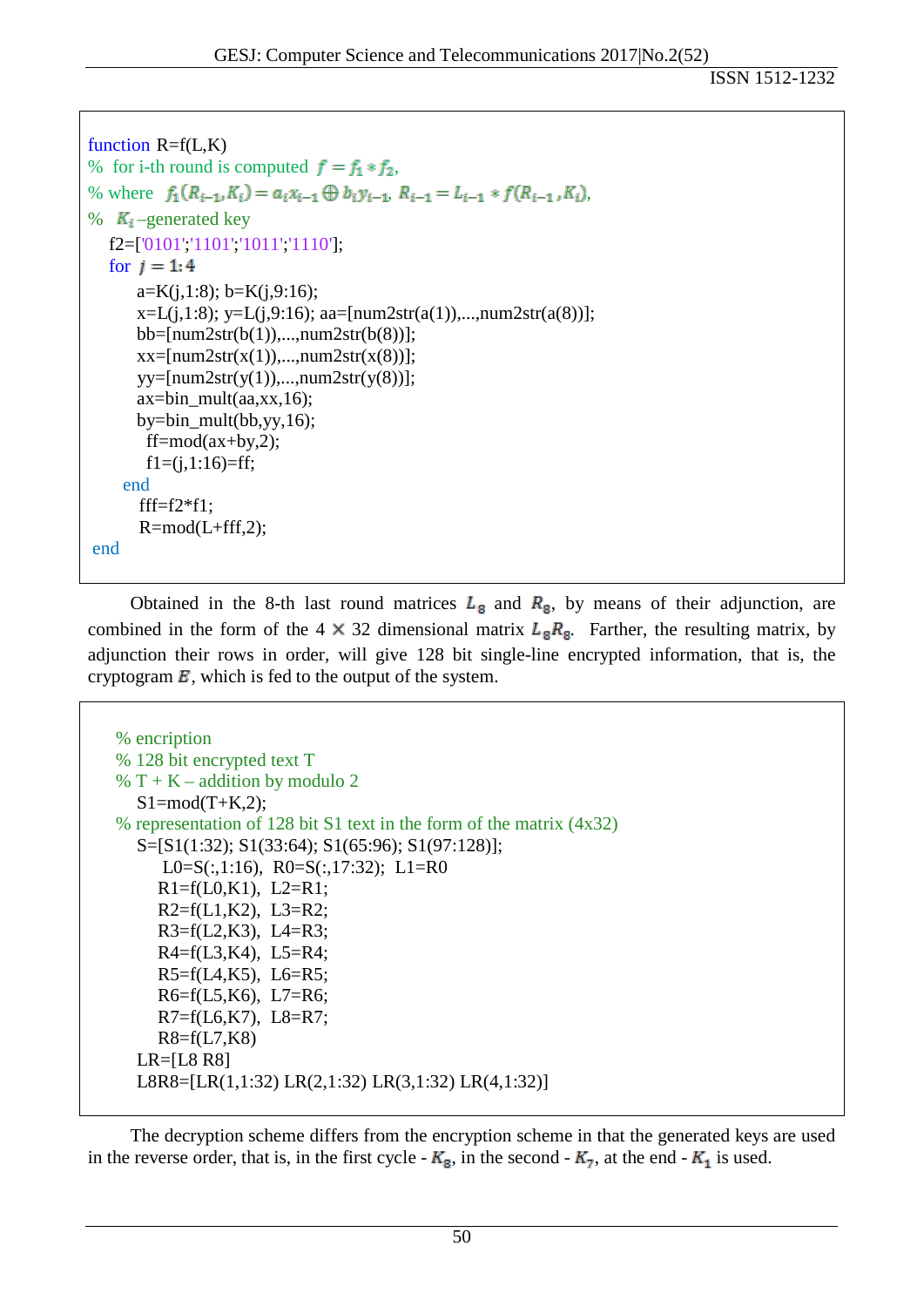ISSN 1512-1232

## 3. **Numerical realization of the algorithm**

We present the results of the numerical realization of the algorithm described above on one example

Initial information:

```
1 1];
T = [1\ 0\ 1\ 0\ 1\ 0\ 1\ 0\ 1\ 0\ 1\ 0\ 1\ 0\ 1\ 0\ 1\ 0\ 1\ 0\ 1\ 0\ 1\ 0\ 1\ 0\ 1\ 0\ 1\ 0\ 1\ 0\ 1\ 0\ 1\ 0\ 1\ 0\ 1\ 0\ 1\ 0\ 1\ 0\ 1\ 0\ 1\ 0\ 1\ 0\ 1\ 0\ 1\ 0\ 1\ 0\ 1\ 0\ 1\ 0\ 1\ 0\ 1\ 0\ 1\ 0\ 1\ 0\ 1\ 0\ 1\ 0\ 1
```

```
10:
```
Results of implementation:

| $K1 =$ |  |  |  |  |  |  |  |  |                  |  |  |  |  |  | $K8 =$ |                                   |  |  |  |  |  |  |  |  |  |  |  |  |  |  |  |  |  |                  |  |  |
|--------|--|--|--|--|--|--|--|--|------------------|--|--|--|--|--|--------|-----------------------------------|--|--|--|--|--|--|--|--|--|--|--|--|--|--|--|--|--|------------------|--|--|
|        |  |  |  |  |  |  |  |  | 1111111111111111 |  |  |  |  |  |        |                                   |  |  |  |  |  |  |  |  |  |  |  |  |  |  |  |  |  | 1111000000000000 |  |  |
|        |  |  |  |  |  |  |  |  | 111111111111111  |  |  |  |  |  |        |                                   |  |  |  |  |  |  |  |  |  |  |  |  |  |  |  |  |  | 0000000000000000 |  |  |
|        |  |  |  |  |  |  |  |  | 1111111111111111 |  |  |  |  |  |        |                                   |  |  |  |  |  |  |  |  |  |  |  |  |  |  |  |  |  | 0000000000000000 |  |  |
|        |  |  |  |  |  |  |  |  | 1111111111111111 |  |  |  |  |  |        |                                   |  |  |  |  |  |  |  |  |  |  |  |  |  |  |  |  |  | 0000111111111111 |  |  |
|        |  |  |  |  |  |  |  |  |                  |  |  |  |  |  |        |                                   |  |  |  |  |  |  |  |  |  |  |  |  |  |  |  |  |  |                  |  |  |
|        |  |  |  |  |  |  |  |  |                  |  |  |  |  |  |        |                                   |  |  |  |  |  |  |  |  |  |  |  |  |  |  |  |  |  |                  |  |  |
|        |  |  |  |  |  |  |  |  |                  |  |  |  |  |  |        |                                   |  |  |  |  |  |  |  |  |  |  |  |  |  |  |  |  |  |                  |  |  |
|        |  |  |  |  |  |  |  |  |                  |  |  |  |  |  |        | 00000000000000000101000111100101] |  |  |  |  |  |  |  |  |  |  |  |  |  |  |  |  |  |                  |  |  |
|        |  |  |  |  |  |  |  |  |                  |  |  |  |  |  |        |                                   |  |  |  |  |  |  |  |  |  |  |  |  |  |  |  |  |  |                  |  |  |

## 4**. Remarks**

It should be noted that the use in the process of creating the generated keys of the left shift operation onto one column and the removal of odd columns, as well as the choice of the matrix  $f_2$ , are performed according to the preliminary agreement between the cipher and the recipient. In the process of transferring other information it is important to use a different agreement, for example, left shift onto two columns, deletion of even columns, use another matrix  $f_2$ . The fact that such agreements are not available to other persons, creates great additional difficulties for deciphering information.

Finally, we should also note one remarkable property of the system, which consists in asymmetry with respect to the operation of the complement. It is well known, symmetry reduces time for opening the cipher by 50%.